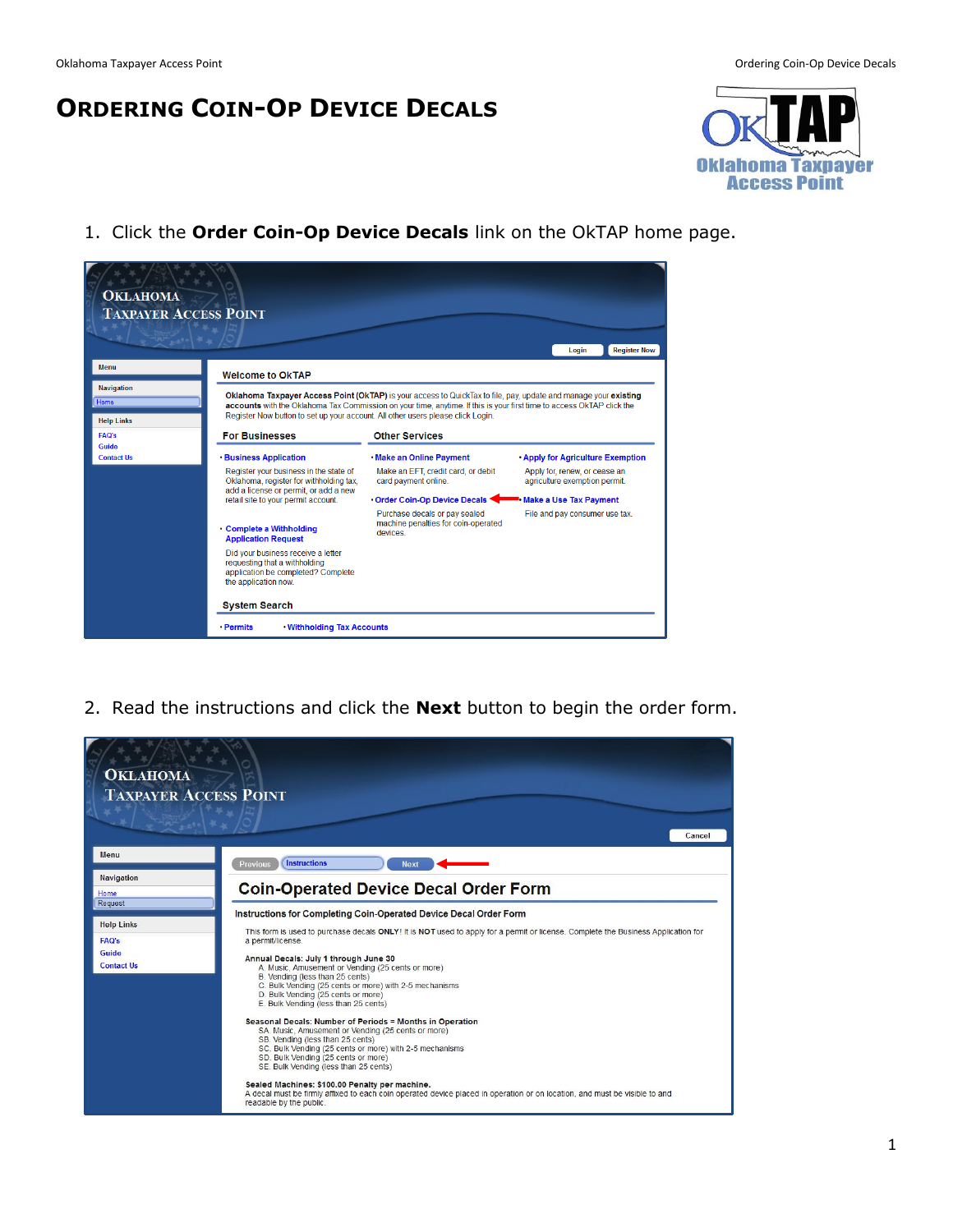- 3. Select **Federal Employer ID**, **Individual Taxpayer ID Number** or **Social Security Number** from the **ID Type** drop-down menu (A).
- 4. Enter the ID in the **ID** field (B).
- 5. Enter your coin device account number, if available (C). Entering your account number will speed up the processing of the order form.
- 6. Enter the name of the individual or business who owns the coin-operated device (D).

| <b>Previous</b>                                                    | <b>Taxpayer Information</b>                | <b>Next</b>                                  |                              |
|--------------------------------------------------------------------|--------------------------------------------|----------------------------------------------|------------------------------|
|                                                                    |                                            | <b>Coin-Operated Device Decal Order Form</b> |                              |
| <b>ID</b> Type<br>ID<br>Coin Device Account Number<br>Owner's Name |                                            |                                              | A<br>B                       |
| <b>Mailing Address</b>                                             |                                            |                                              |                              |
| <b>Street</b><br><b>Unit Type</b><br><b>State</b>                  | <b>OKLAHOMA</b>                            | Unit<br><b>Zip Code</b>                      | City<br>County               |
|                                                                    | Click here to verify your mailing address  |                                              | <b>Verification Required</b> |
| <b>Physical Address</b>                                            |                                            |                                              | Same as Mailing?             |
| <b>Street</b>                                                      |                                            |                                              |                              |
| Unit Type<br><b>State</b>                                          | <b>OKLAHOMA</b>                            | Unit<br><b>Zip Code</b>                      | City<br>County               |
|                                                                    | Click here to verify your location address |                                              | <b>Verification Required</b> |

7. Enter the mailing address and click the **Click here to verify your mailing address link** to check the address entered with USPS information.

| <b>Mailing Address</b>    |                                           |                         |                              |                |                       |
|---------------------------|-------------------------------------------|-------------------------|------------------------------|----------------|-----------------------|
| <b>Street</b>             | 2501 N LINCOLN BLVD                       |                         |                              |                |                       |
| Unit Type<br><b>State</b> | <b>OKLAHOMA</b>                           | Unit<br><b>Zip Code</b> | 73194-0000                   | City<br>County | <b>OKLAHOMA CITY</b>  |
|                           | Click here to verify your mailing address |                         | <b>Verification Required</b> |                |                       |
| <b>Physical Address</b>   |                                           |                         |                              |                | П<br>Same as Mailing? |
| <b>Street</b>             |                                           |                         |                              |                |                       |
|                           |                                           |                         |                              |                |                       |
| <b>Unit Type</b>          |                                           | Unit                    |                              | City           |                       |
| <b>State</b>              | <b>OKLAHOMA</b>                           | Zip Code                |                              | County         |                       |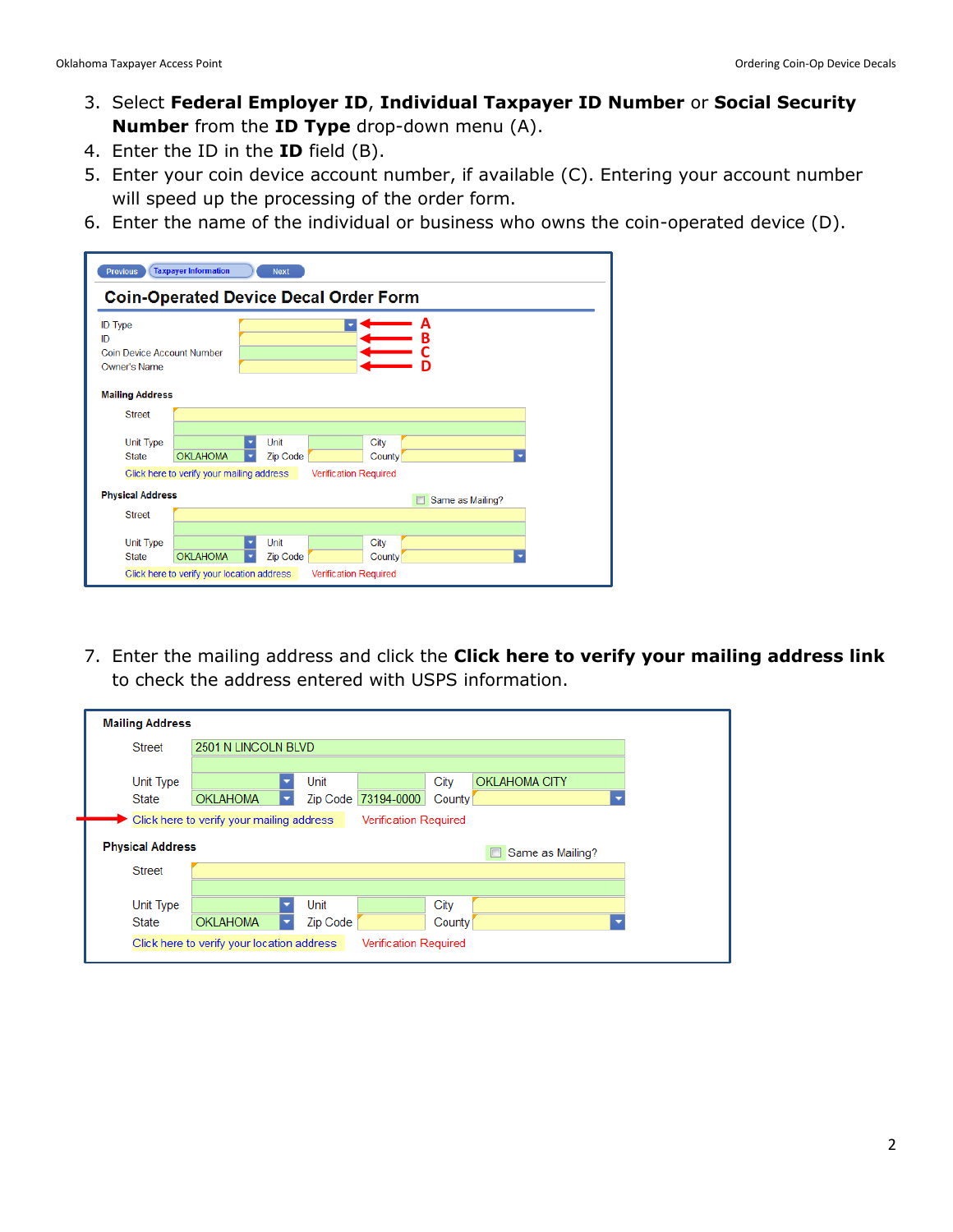8. The address entered will be verified. Click the **Select** link for the "Verified" address that most closely matches your address. If none of the "Verified" results match your address, click the **Select** link for the "As Entered" address.

|                       | <b>Country USA</b>         |                                                                                                                                                                                                                              |        |                      | Search |
|-----------------------|----------------------------|------------------------------------------------------------------------------------------------------------------------------------------------------------------------------------------------------------------------------|--------|----------------------|--------|
|                       | Street 2501 N LINCOLN BLVD |                                                                                                                                                                                                                              |        |                      |        |
| Street 2              |                            |                                                                                                                                                                                                                              |        |                      |        |
| <b>Unit Type</b>      |                            | <b>Unit</b>                                                                                                                                                                                                                  |        | City   OKLAHOMA CITY |        |
|                       | State OKLAHOMA             | Zip 73194-0000                                                                                                                                                                                                               | County |                      |        |
| <b>Attention</b>      |                            |                                                                                                                                                                                                                              |        |                      |        |
|                       |                            | Click the Select link for the "Verified" address, containing the Zip+4, that most closely matches your address.<br>If none of the "Verified" results match your address, click the Select link for the "As Entered" address. |        |                      |        |
| <b>SELECT ADDRESS</b> |                            |                                                                                                                                                                                                                              |        |                      |        |

- 9. Enter the physical address. If the physical address is the same as your mailing address, click the **Same as Mailing?** check box (A). If the physical address is different from the mailing address, enter and verify the physical address like you did for the mailing address.
- 10.Click the **Next** button (B) at the top of the form to continue to the next page.

|                                            |                                            | <b>Coin-Operated Device Decal Order Form</b> |                         |      |                                  |   |
|--------------------------------------------|--------------------------------------------|----------------------------------------------|-------------------------|------|----------------------------------|---|
| <b>ID</b> Type                             |                                            | Federal Employer ID                          |                         |      |                                  |   |
| ID                                         |                                            | 12-3456789                                   |                         |      |                                  |   |
| Coin Device Account Number<br>Owner's Name |                                            | <b>SAMPLE TAXPAYER</b>                       |                         |      |                                  |   |
|                                            |                                            |                                              |                         |      |                                  |   |
| <b>Mailing Address</b>                     |                                            |                                              |                         |      |                                  |   |
| <b>Street</b>                              | 2501 N LINCOLN BLVD                        |                                              |                         |      |                                  |   |
|                                            |                                            |                                              |                         |      |                                  |   |
| Unit Type                                  |                                            | Unit                                         |                         | City | <b>OKLAHOMA CITY</b>             |   |
| <b>State</b>                               | <b>OKLAHOMA</b>                            |                                              | Zip Code 73194-1000     |      | County OKLAHOMA                  |   |
|                                            | Click here to verify your mailing address  |                                              | <b>Address Verified</b> |      |                                  |   |
| <b>Physical Address</b>                    |                                            |                                              |                         |      |                                  |   |
|                                            |                                            |                                              |                         |      | $\triangledown$ Same as Mailing? | A |
| <b>Street</b>                              | 2501 N LINCOLN BLVD                        |                                              |                         |      |                                  |   |
| Unit Type                                  |                                            | Unit<br>۰                                    |                         | City | <b>OKLAHOMA CITY</b>             |   |
| <b>State</b>                               | <b>OKLAHOMA</b>                            |                                              | Zip Code   73194-1000   |      | County   OKLAHOMA                |   |
|                                            | Click here to verify your location address |                                              |                         |      |                                  |   |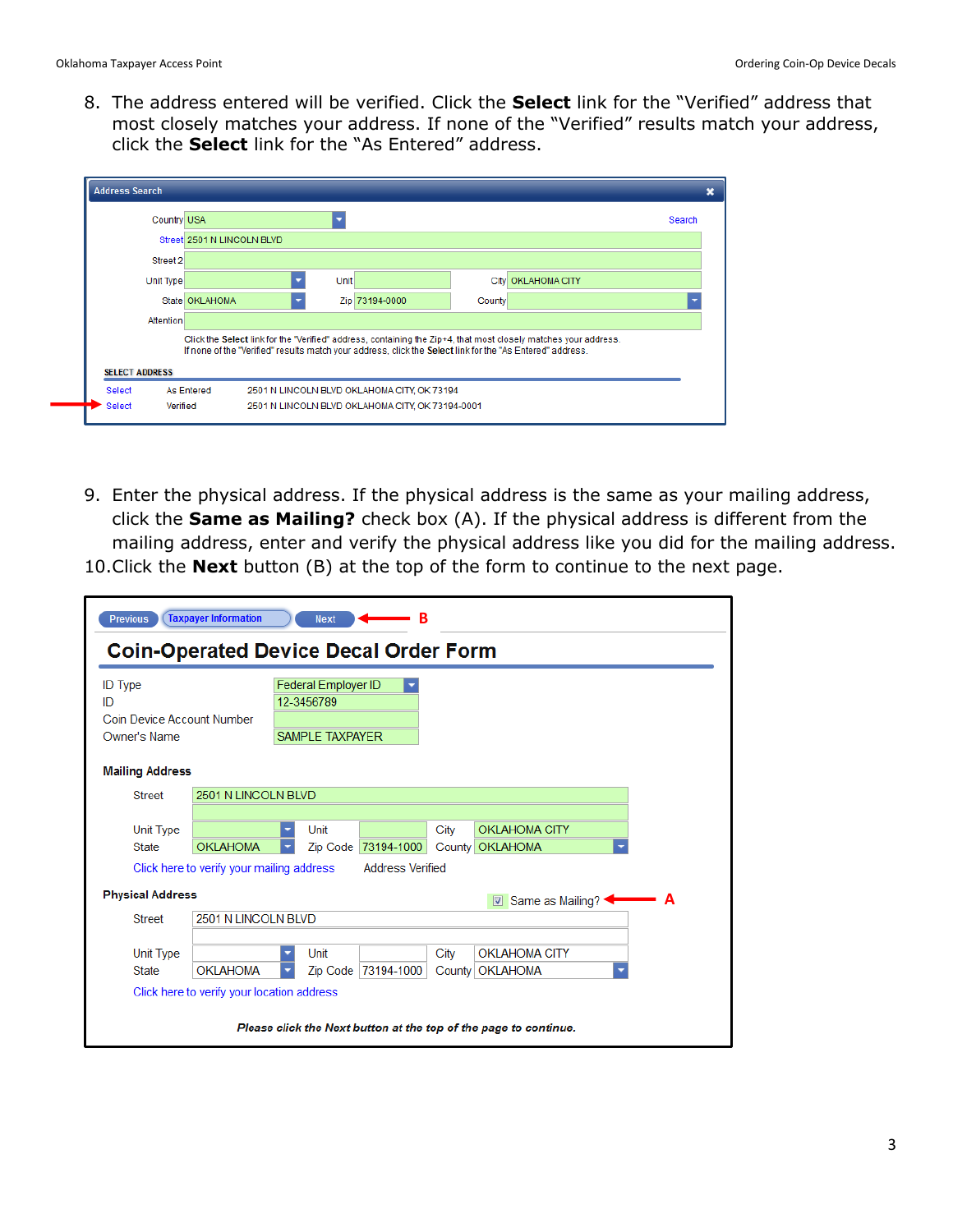11.Select **Yes** or **No** to the four questions. The answers to these questions will determine the order forms that are displayed. Depending on the current date, some questions will not be available to answer as those types of decals or particular rates are available at certain times of the year.

| <b>Decal Order Form</b><br><b>Previous</b><br><b>Next</b>                                                                                                                                                                                                                                                 |  |
|-----------------------------------------------------------------------------------------------------------------------------------------------------------------------------------------------------------------------------------------------------------------------------------------------------------|--|
| <b>Coin-Operated Device Decal Order Form</b>                                                                                                                                                                                                                                                              |  |
| Are you purchasing decals for general use for July 1, 2013 through June 30, 2014?<br>Are you purchasing decals for a limited period of time less than one year?<br>Are you purchasing decals for general use for January 1 through June 30, 2013?<br>Do you need to pay the penalty for a sealed machine? |  |
| Please click the Next button at the top of the page to continue.                                                                                                                                                                                                                                          |  |

12.Complete the order form. If you are ordering seasonal decals, enter the number of months you will be in operation and the inclusive dates of the event. If paying the penalty for a sealed machine, enter the number of machines you are paying the penalty for.

| <b>Decal Order Form</b><br><b>Previous</b>                                 | <b>Next</b>                                                                       |            |
|----------------------------------------------------------------------------|-----------------------------------------------------------------------------------|------------|
| <b>Coin-Operated Device Decal Order Form</b>                               |                                                                                   |            |
|                                                                            | Are you purchasing decals for general use for July 1, 2013 through June 30, 2014? | Yes<br>۳   |
| Are you purchasing decals for a limited period of time less than one year? |                                                                                   | <b>Yes</b> |
|                                                                            | Are you purchasing decals for general use for January 1 through June 30, 2013?    |            |
| Do you need to pay the penalty for a sealed machine?                       |                                                                                   | <b>Yes</b> |
|                                                                            |                                                                                   |            |
| Annual Decals: July 1, 2013 through June 31, 2014                          |                                                                                   |            |
| Number of<br><b>Annual Decals</b>                                          | Cost<br><b>Total Due</b>                                                          |            |
| 0<br>A.                                                                    | \$<br>75.00<br>\$<br>0.00<br>$\odot$                                              |            |
| 0<br>В.                                                                    | \$<br>\$<br>10.00<br>0.00<br>$\odot$                                              |            |
| $\overline{0}$<br>C.                                                       | S<br>\$<br>15.00<br>0.00<br>$\odot$                                               |            |
| $\overline{0}$<br>D.                                                       | \$<br>\$<br>5.00<br>0.00<br>$\odot$                                               |            |
| Е.<br>$\mathbf{0}$                                                         | \$<br>\$<br>2.00<br>0.00<br>$\odot$                                               |            |
|                                                                            |                                                                                   |            |
| Seasonal Decals: Number of Periods = Months in Operation                   |                                                                                   |            |
| Number of<br>Number of<br><b>Seasonal Decals</b><br>Periods                | Cost<br><b>Total Due</b>                                                          |            |
| SA.<br>$\bf{0}$<br>0                                                       | \$<br>7.50<br>S<br>0.00<br>$\odot$                                                |            |
| SB.<br>0<br>0                                                              | \$<br>\$<br>1.00<br>0.00<br>$\left($ a                                            |            |
| $\overline{0}$<br>SC.<br>$\Omega$                                          | \$<br>\$<br>1.50<br>0.00<br>$\odot$                                               |            |
| SD.<br>0<br>0                                                              | \$<br>\$<br>0.50<br>0.00<br>$\odot$                                               |            |
| $\mathbf{0}$<br>SE.<br>0                                                   | S<br>S<br>0.20<br>0.00                                                            |            |
| Inclusive dates of events:<br>From                                         | 园<br>ы<br>To                                                                      |            |
| Number of Sealed Machines                                                  | $\overline{0}$<br>\$<br>100.00<br>S<br>0.00                                       |            |
|                                                                            | <b>Grand Total Due: \$</b><br>0.00                                                |            |
|                                                                            | Please click the Next button at the top of the page to continue.                  |            |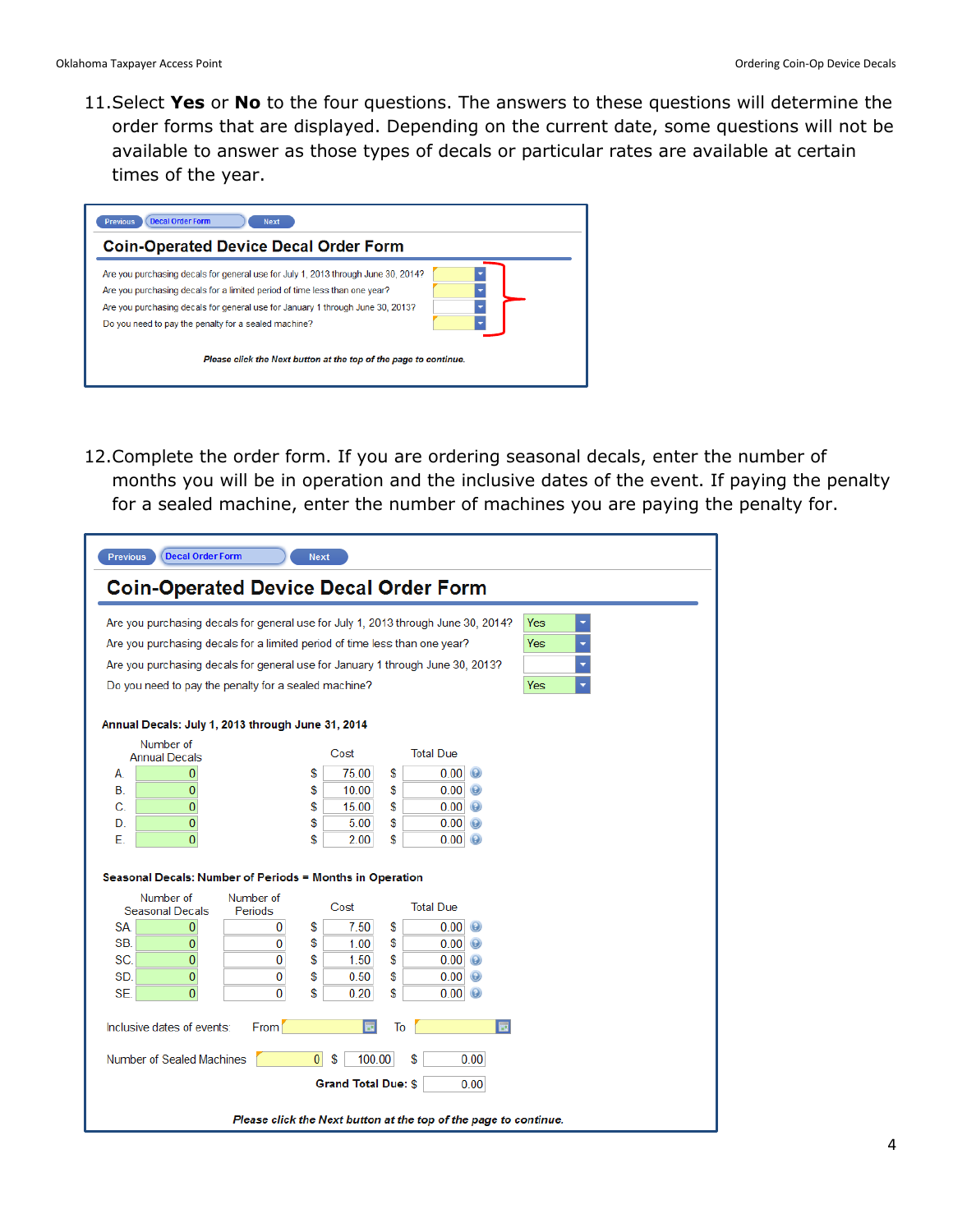13.Enter your first and last name (A) and click the **Electronic Signature** check box (B). 14.Click the **Next** button (C) to continue.

|   | <b>Signature</b><br><b>Previous</b><br><b>Next</b>                                                          |
|---|-------------------------------------------------------------------------------------------------------------|
|   | <b>Coin-Operated Device Decal Order Form</b>                                                                |
| A | Signature:<br>The information contained in this order form is true and correct to the best of my knowledge. |
|   | Electronic Signature <b>B</b><br>First and Last Name<br>09-Dec-2013<br>Date                                 |
|   | Please click the Next button at the top of the page to continue.                                            |

15.Review the payment summary screen and click the **Pay Now** button to complete the order form.

| <b>Previous</b> | Payment                                                | <b>Next</b>                                                                                                                                                                      |          |                  |
|-----------------|--------------------------------------------------------|----------------------------------------------------------------------------------------------------------------------------------------------------------------------------------|----------|------------------|
|                 |                                                        | <b>Coin-Operated Device Decal Order Form</b>                                                                                                                                     |          |                  |
|                 | Your order is not complete until payment is submitted. |                                                                                                                                                                                  |          |                  |
|                 |                                                        | Clicking the <b>Pay Now</b> button will direct you to OK. Gov to make your payment.<br>Once your payment has been made, this coin-operated device decal order will be submitted. |          |                  |
|                 | <b>Total Due: \$250.00</b>                             | <b>Pay Now</b>                                                                                                                                                                   |          |                  |
|                 |                                                        | <b>Oklahoma Coin-Operated Device Decal Order Summary</b>                                                                                                                         |          |                  |
| <b>Decals</b>   | <b>Number of Decals</b>                                | <b>Number of Periods</b>                                                                                                                                                         | Cost     | <b>Total Due</b> |
| Annual A        | 1                                                      |                                                                                                                                                                                  | \$75.00  | \$75.00          |
| Annual B        | 0                                                      |                                                                                                                                                                                  | \$10.00  | \$0.00           |
| Annual C        | 0                                                      |                                                                                                                                                                                  | \$15.00  | \$0.00           |
| Annual D        | 0                                                      |                                                                                                                                                                                  | \$5.00   | \$0.00           |
| Annual E        | 0                                                      |                                                                                                                                                                                  | \$2.00   | \$0.00           |
| Seasonal SA     | 1                                                      | 10                                                                                                                                                                               | \$7.50   | \$75.00          |
| Seasonal SB     | 0                                                      | 0                                                                                                                                                                                | \$1.00   | \$0.00           |
| Seasonal SC     | 0                                                      | 0                                                                                                                                                                                | \$1.50   | \$0.00           |
| Seasonal SD     | 0                                                      | 0                                                                                                                                                                                | \$0.50   | \$0.00           |
| Seasonal SE     | 0                                                      | 0                                                                                                                                                                                | \$0.20   | \$0.00           |
|                 |                                                        |                                                                                                                                                                                  |          |                  |
|                 |                                                        | <b>Penalty for Sealed Machines:</b>                                                                                                                                              | \$100.00 | \$100.00         |

16.You will be redirected to the OK.Gov Common Checkout where you will enter credit card or banking information and submit your payment.